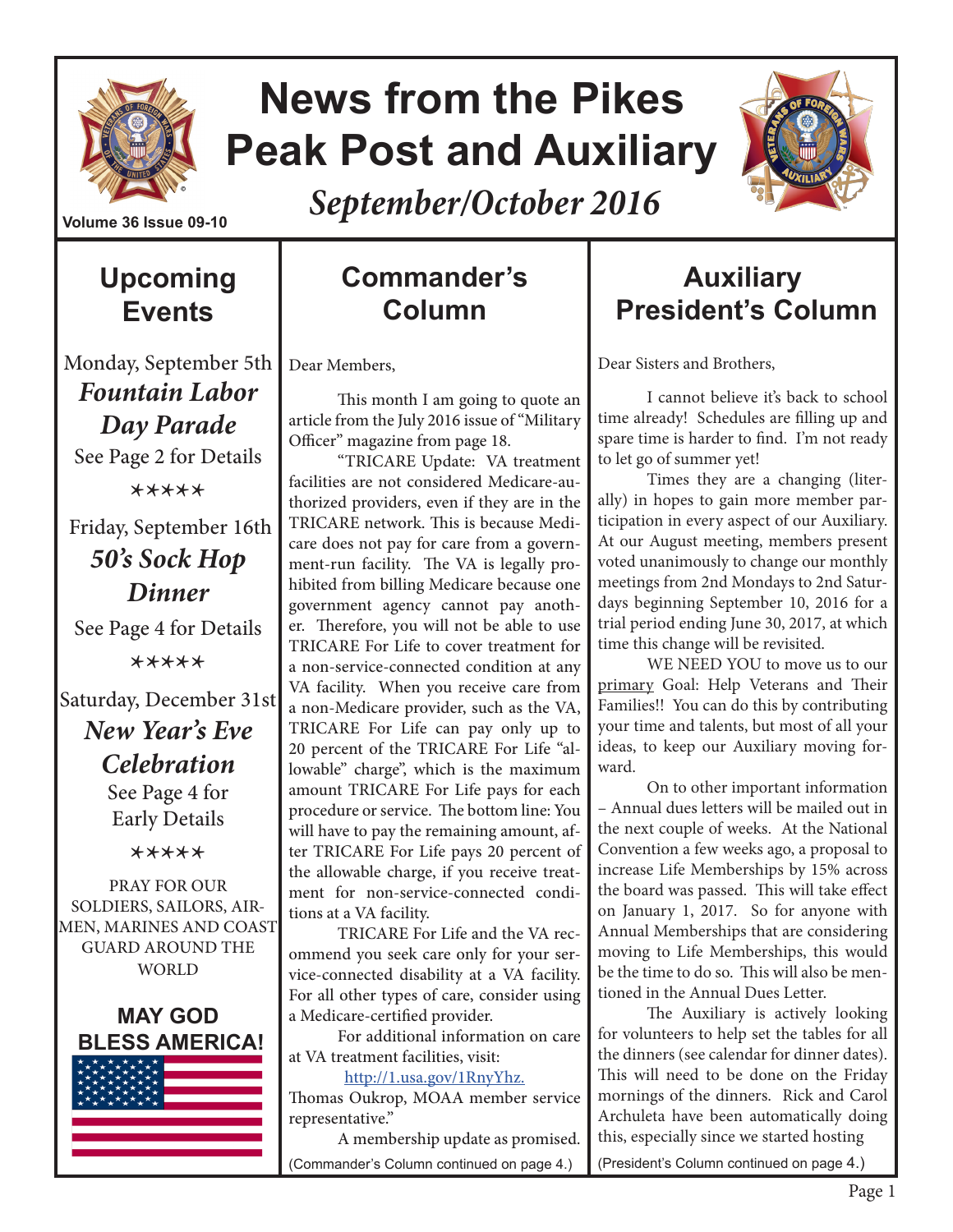#### **VFW Post 4051 Officers For 2016-2017**

#### **VFW Post 4051 Auxiliary Officers For 2016-2017**

 Commander Barbara Green Senior Vice Commander Junior Vice Commander Dr. Chris Linski Quartermaster Joe Cormier Adjutant Duane Knutson Chaplain James Griffith Staff Judge Advocate Dr. D J Alberts Surgeon LeRoy Jensen Service Officer Lance Dyar Officer of the Day Eddie Roberts<br>
Trustee #1 Dr. D I Alberts Trustee #1 Dr. D J Alberts<br>Trustee #2 Barb Bacon Trustee #3 Eddie Roberts Guard Eric Denny House Committee Rick Archuleta, Chairman

 $\overline{\phantom{a}}$ 

Ways and Means Barbara Green

Americanism Jon Wander

Buddy Poppy **Community Activities** Barbara Green<br>Bingo Games Manager Gerald Walter Bingo Games Manager Membership Eric Veed Legislative Dr. David Jenkins Public Affairs Ron Marshall Voice of Democracy Barbara Green Patriot Pen Barbara Green ROTC/IROTC Dr. Chris Linski Scouts Dr. Chris Linski Teacher of the Year Barbara Green<br>
National Home Dr. Chris Linski National Home Safety Bill Vanaman<br>Honor/Color Guard Captain Eddie Roberts Honor/Color Guard Captain Entertainment John Mazzella Webmaster Bill Thomas/Eddie Roberts Flag Committee Rick Archuleta/LeRoy Jensen Adopt a Unit POC Paige Lanier

Post Commander Barbara Green Editor Bill Thomas Assistant Editor Ron Marshall

Barb Bacon Barbara Green Joe Cormier Jerry Walter LeRoy Jensen Eddie Roberts Joe Cormier Jerry Walter Rick Archuleta Bill Vanaman Eddie Roberts

#### **Editorial Staff**

President Tami Veed<br>
Senior Vice President Charlene Cormier Senior Vice President Junior Vice President Jane Hart Secretary/Treasurer Barbara Green Chaplain Rita Christensen<br>
Carol Archuleta<br>
Carol Archuleta Guard Carol Knutson<br>Patriotic Instructor Carol Knutson Patriotic Instructor Ways and Means Rita Christensen

 $\overline{\phantom{a}}$ 

Trustee #1 Rita Christensen Trustee #2 Charlene Cormier Trustee #3 Carol Knutson Americanism Vina Candia Buddy Poppy Maggie Wander<br>Cancer Aid Barbara Green Community Service Jane Hart Legislative Rachel Brown Voice of Democracy & Youth Activities **Barbara** Green Membership Charlene Cormier National Home Charlene Cormier Tech Support Tami Veed Rehabilitation Linda Dunahoo Games Manager Rita Christensen

Carol Archuleta Charlene Cormier Carol Knutson Barbara Green

#### **Fountain Labor Day Parade Monday, 5 September**

We will meet at the Post for coffee and donuts at 8 a.m., prepare the trailer and leave the Post at 8:45 a.m. to get in position for the start of the parade at 10 a.m.

#### **Silver Key**

Silver Key is in need of more food for their food pantry. Please - NO expired items! Won't you bring a few items next time you come to the Post?

#### **TO REPORT A DEATH**

To report a death of a Post member, please contact Chaplain James Griffith, 632-9874 or for an Auxiliary member, contact Chaplain Rita Christensen, 598-0613.

Also, you may leave information either at the club or on the bulletin board so that proper follow-up can be taken. Please include: Name of Deceased; Date of Call; Date of Services; Funeral Home Handling Arrangements (if known); Your Name, Phone Number and/or Other Point of Contact Phone Number.

 $\overline{\phantom{a}}$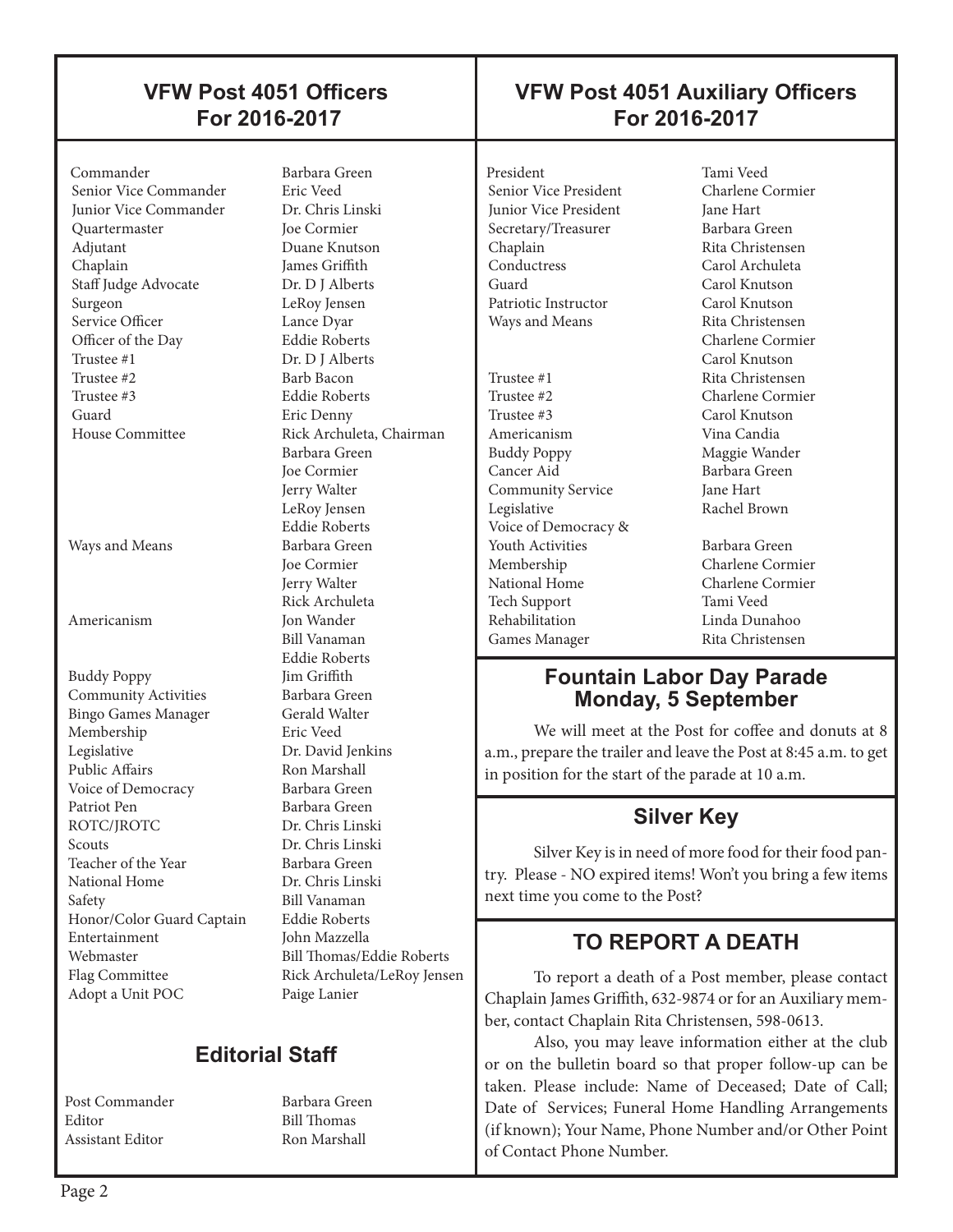#### **Chaplain's Report**

Dear Comrades,

After binge watching the HBO series "The Pacific" about the Marines in the Pacific, I was left to wonder where do we get such men? My own Dad was with the 33rd Infantry Division in New Guinea and the Philippines, so this question is not academic but intensely personal. Like other veterans from World War II he never talked much about his experiences until I was in the Army, and I guess he felt that breeched a divide that civilians cannot understand. I was honored to hear many of his "war stories" that covered loss to hilarity.

In my own service time I have seen young men and women rise to the level of that "greatest generation" in their own wars in Iraq and Afghanistan. My final six years of service were at Landstuhl Regional Medical Center in Germany where our mission was to stabilize the injured and send them home. I had the privilege of hearing many of their stories and witnessing their courage. Where do we get such men and women? They are all around us. They are our sons and daughters and our friends and neighbors.

Our VFW Ritual Closing Prayer starts "Almighty God, the hour has come when we must part. We commit ourselves to Thy care."

We pause to remember our comrades and commit them to Thy care.

## **TAPS**

#### **Post**

**Harry Hoth, Donald Joiner, & Eugene Leggett** 

#### **Auxiliary**

**Kay Eichelburg, Ada Crowhurst, Betty Jo Clifton, Carol Jones, & Gladys Kennedy**

Each of our departed Comrades made a special contribution to our Nation, our community and our Post. Call me at 719-200-8223 if I can be of assistance.

Sincerely James Griffith Post Chaplain

#### **Auxiliary Chaplain's Column**

Dear Brothers and Sisters:

It is hard to believe that summer is almost gone and there is a bit of fall in the air. I hope you have kept well and enjoyed our very warm days.

We were notified that Sister Kay Eichelburg passed away on April 16th, but had no other information. Sister Ada Crowhurst passed away on May 22nd. A sympathy card was mailed to her family and a contribution was also made to the Department of Colorado Cancer Aid and Research in her memory. Sister Betty Jo Clifton passed away on July 18th. A contribution was also made to the Department of Colorado Cancer Aid and Research in her memory. The Auxiliary Charter was draped in our Sisters' memory at the August Auxiliary meeting.

A "Speedy Recovery" card was mailed to Sister Jane Hart who is healing from surgery. A "Thinking of You" card was sent to Sister Dorothy Brown and her husband Dale. A sympathy card was mailed to Sister Barbara Singmaster on the death of her husband Donald Singmaster.

Please keep in your thoughts and prayers, those who are ill and those who have lost loved ones. Let me know if there is anyone who is in need of our help.

Sincerely, Rita Christensen Auxiliary Chaplain

#### **Post Surgeon's Report**

Dear Comrades:

We extend our sympathies to the families of all our departed Comrades. "Thinking of You" cards were sent to Don Hawley and Art Christensen. Thank you to all who keep me informed of anyone who is ill at home or in the hospital.

Eight large bags of miscellaneous merchandise were provided to Silver Key. A quick reminder that Silver Key has moved from Bott Avenue to 1605 South Murray.

I also took numerous torn, soiled or faded U.S. flags to American Legion Post 209 for proper disposal and participated in their ceremony.

Sincerely, LeRoy Jensen Post Surgeon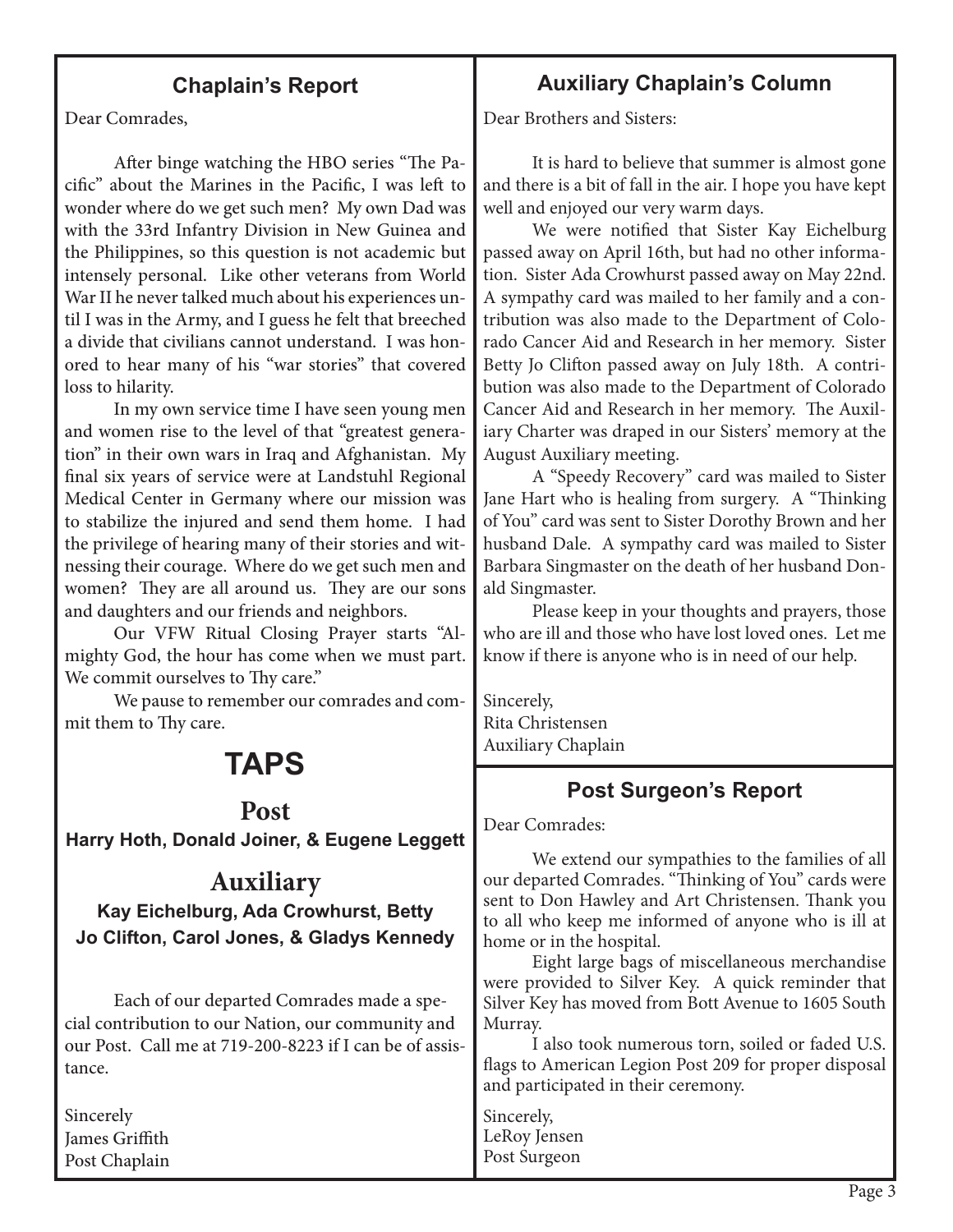(Commander's Column cont'd)

We have four new/reinstated members, so my goal is now 37 new/reinstated members. Please continue to help me fulfill this goal.

Barbara Green

Post Commander

#### **New Year's Eve Information**

Dinner & Dance will be \$45 per person (same as last year); Dinner only will be \$25, and Dance only will be \$25. The menu will be shrimp cocktail, Caesar salad, prime rib, baked potato, green beans, and cheese cake. The canteen area will be open for cocktails by 5:30 p.m. with dinner to be served at 6:30 p.m. Dancing to the Springs band will be from 8 p.m. to 12 p.m. The champagne and sparkling cider toasts will be at 10 p.m., 11 p.m., and midnight. Door prizes, a raffle, and a 50-50 drawing will also be available.

Early reservations will begin now, in September. Payment (cash or check only) will be required NLT December 1st to keep your reservation. (Name, phone number, number of tickets by category for each table – changes can be made up until Dec 1st) The New Year's Eve (NYE) Team must limit the seating to 125, so make your plans early. Your other family members and friends are also welcome! We encourage table groups of 4, 6, 8, or more, if desired.

We WILL need volunteers to get ready for New Year's Eve and a few to help out on New Year's Eve.

IF you can help out, please come to the next Friend's meeting on Sep 14th, or Oct 12th.

**Please Be a Part of the NYE Team for 2016!**

#### **Attn: Auxiliary Sisters & Brothers**

We have successfully voted to move our monthly meetings from 2nd Mondays to 2nd Saturdays *STARTING SEPTEMBER 10, 2016.* The Ways & Means meeting will start at 9:30 a.m. The Business meeting will start at 10:30 a.m. Coffee & donuts will be provided.

## **Auxiliary Theme Dinner September 16, 2016** *50's Sock Hop Diner Menu*

Featuring foot-long beef hotdogs with your choice of home-made chili, cheese, onion, sauerkraut or mustard & ketchup. Baked home-made fries & coleslaw.

#### *Root beer floats for dessert. Wild & Crazy Socks Contest Too!!*

(Auxiliary President's Column cont'd)

the Salsa dance night on Thursdays. We owe them a huge THANK YOU for all of their help. Please call Tami at (719) 238-3543 to put your name on the list.

We are also in need of more people to help prepare meals. We do all of our prep work on Thursdays starting at 9:00 am. This is a huge task for only a few of the same members to do month after month. Thank you so much Charlene for taking the lead in organizing all the things pertaining to the kitchen! I know this is something our working members aren't able to do. In that respect, we really need other members to STEP UP and help us. Dinners are one of the ways we fundraise to support Veterans programs.

*Upcoming Auxiliary Theme Dinners:* September 16th - 50's Sock Hop – Dig out your poodle skirt and other 50's attire – and your crazy socks! We will be having a crazy sock contest. October 28th – Halloween Dinner and costume contest.

Call Charlene (719) 578-1429 or Tami (719) 238- 3543 if you are able to volunteer your time and talents in helping us out in the kitchen or anything else you might be interested in. You may also email me at tamiv.vfwaux4051@ gmail.com with any comments or suggestions. Follow us on Facebook too – VFW Auxiliary Post 4051 @lavfw4051.

Loyally,

Tami Veed Auxiliary President

## **Attention Artillery Veterans**

Command Sergeant Major Thomas J. Parsley from the 4th Infantry Division Artillery (DIVARTY) wants to invite any Field Artillery veterans to a "Day Out" with the Division. He wants to show members the new equipment, meet with soldiers, and eat lunch on Post. He will bring a bus to the Post to pick everyone up. The date has not been decided. The time will probably be between 1000-1300. Please let Jean know if you are interested.

Jean Plank wants to invite any Artillery veterans to the St. Barbara's Day Ball to be held on December 10th. He will help pay the cost of the ticket.

Please send Jean your name and address so that an invitation may be sent. Cell phone (719) 822-7037 or email: jeanplank@jplanksellscolorado.com

Or, please feel free to contact me via email at Commander@vfw4051.us.

Barbara Green Post Commander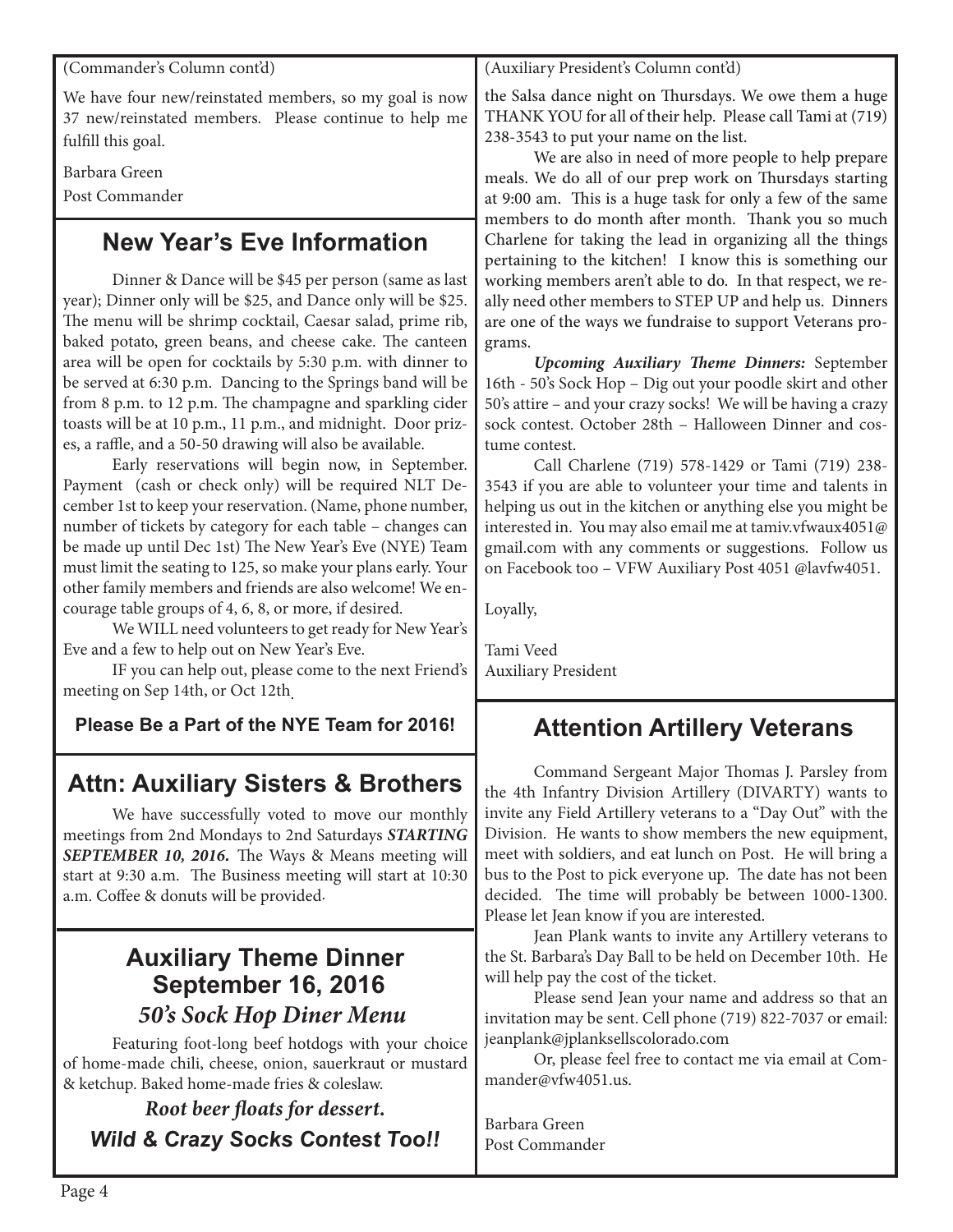#### **Chairman of the House Committee's Column**

Dear Members:

Since our last newsletter, repairs were done to the upper level wall which was allowing a water leak into the interior of our building between the ballroom and the canteen. Repairs were completed in-house with no material cost, and labor was done by our maintenance man. The upper and lower level parking pole lights have been upgraded to LED's which illuminate better and are less likely to burn out than the old lighting system. We are looking at upgrading the ballroom lights, depending on the cost. The carpets were cleaned at no cost to our Post. We were able to keep the damage and cleaning deposit from a hall rental to cover the cost of cleaning. We are also in the process of getting an estimate on cleaning the cloth chairs in the upper level hall. And, we are getting serious about replacing the linoleum in the ladies room by the front door and canteen area. Hopefully, we can get this completed by the end of summer. Last, but not least, we are still asking for money donations to replace our table cloths, which are in dire need of replacing.

Our summer picnic on July 3rd, was well attended with 85 people including children who were lined up to get face paintings, animal balloons, and their turn in the bouncy house! Our Western theme dinner dance had a good turnout, suggesting that maybe we need to schedule this more than once a year!

Yours in Service, Rick Archuleta, Chairman Board members: LeRoy Jensen, Jerry Walter, Eddie Roberts, Joe Cormier Alternates: Duane Knutson, Ron Marshall

#### **Gourmet & Guests**

**GUESTS:** Did you know each member can bring/ sponsor up to 12 guests for a Friday night dinner/dance? The House Committee has turned the spotlight on advance signup and set 30 signups as the tripwire for dinners (if there are less than 30 signups, dinner will be cancelled). Please make your dinner and dance reservations by close of business each Wednesday, phone 632-9874, and include the number of guests and your contact phone number.

Thanks to those of you who are already giving strong support; now more of our membership can help the dinner/ dance efforts raise funds to support veterans and their families.

## **VFW 4051 Bingo**

VFW 4051 Bingo pays the big bills for the Post like utilities, insurance, widow's benefits, etc. Our bingo sessions are on Tuesday and Friday, from noon until 2:30 p.m., each week at the North Carefree Bingo Hall, 3440 N Carefree Circle, a block west of Academy on North Carefree.

Each bingo team needs 7 or 8 people to work from about 11am to 3pm. *We really need a couple more workers for each session.* If you can work both sessions – GREAT! But just one day a week would really help. Please call our Bingo Games Manager, Jerry Walter at 574-4324 for more information.

*FOR ALL MEMBERS, COME PLAY BINGO; BRING YOUR FRIENDS; SUPPORT VFW 4051 BINGO!*

## **Friend's Committee Report**

I'm sure some of you have noticed that we have not had dinners at times on Friday nights. This is due mainly to the fact that we are not getting enough volunteer help. Generally, the same people are doing the cooking, serving, setting tables with tablecloths, utensils, and name plates, manning the cash register, etc.

#### **We Need Your Help!**

If you can help out just one or two times a month, it would certainly be appreciated! The down side is potentially more canceled dinners.

#### **Wednesday Light Meals**

Effective immediately, there will be no more Light Meals except on the 2nd Wed of each month at 5 p.m. after the Friend's 4 p.m. meeting. We have been routinely getting 1-3 people show up for Light Meals except for the Friend's night.

### **Post Work Day**

We sincerely thank the following Post & Auxiliary members who participated in our annual work day on Saturday, August 20th: Dave Hughes, Ron Jones, Bob O'Keefe, Paul Skinner, Rick Archuleta, Carol Knutson, Duane Knutson, and Ron Marshall.

#### **CSM Gary Collins**

Unfortunately for us, Gary and his wife, Annie, have moved to El Paso, Texas back into their very nice home that had been rented to German families training for the Patriot Missile system at Ft. Bliss. Gary had missed only 4 meetings in 10 years. Thank you Gary, for all your support over the years! (Gary will continue to receive our newsletter.)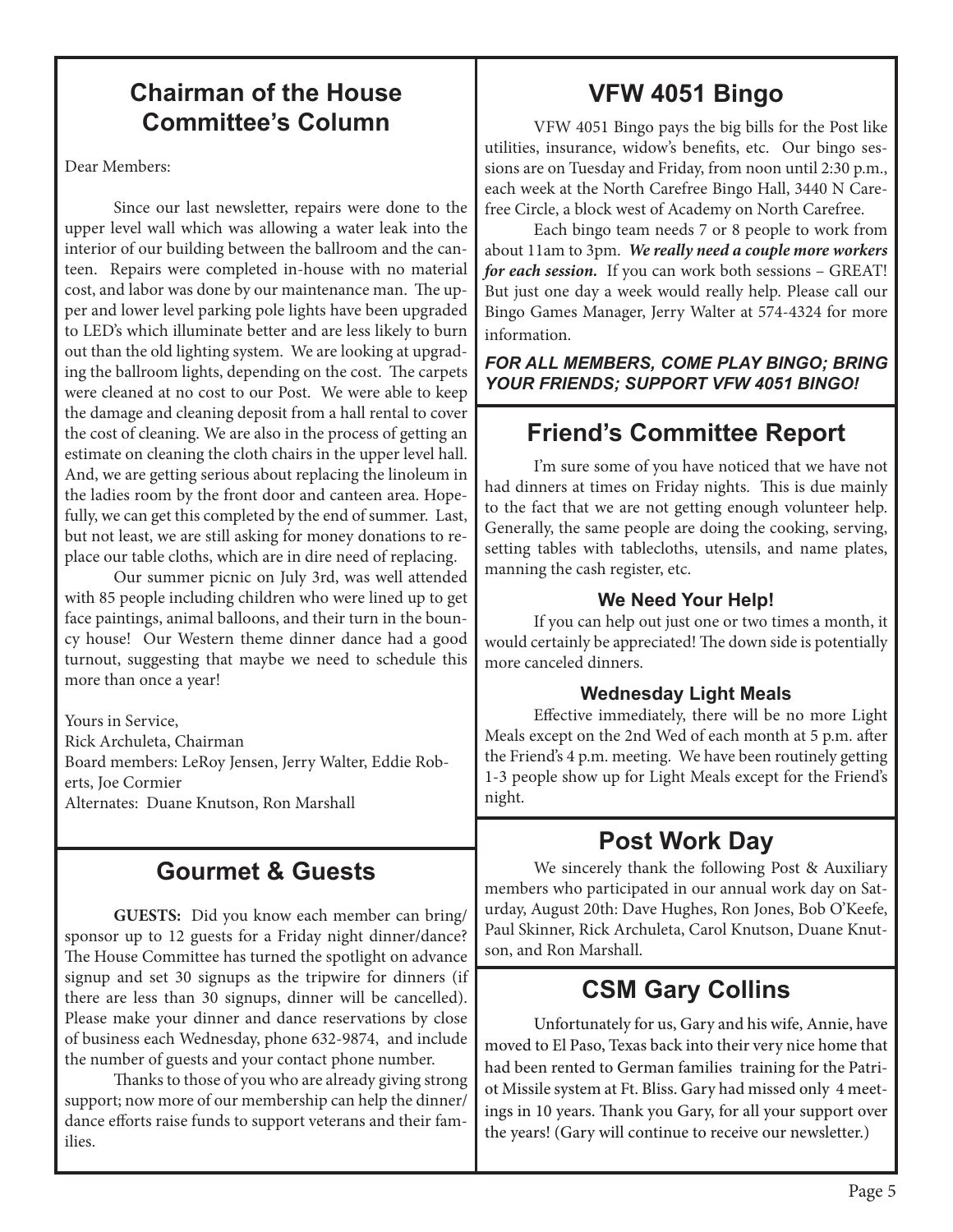| SEPTEMBER 2016<br><b>DANCE 7 TO 10 PM \$10.00</b><br><b>DINNER 6 PM \$10.00</b>                      |                                                                   |                              |                                                                                                  |                                                                          |                                                                                                                 |                                                                                      |  |  |  |  |
|------------------------------------------------------------------------------------------------------|-------------------------------------------------------------------|------------------------------|--------------------------------------------------------------------------------------------------|--------------------------------------------------------------------------|-----------------------------------------------------------------------------------------------------------------|--------------------------------------------------------------------------------------|--|--|--|--|
| Sunday                                                                                               | Monday                                                            | Tuesday                      | Wednesday                                                                                        | Thursday                                                                 | Friday                                                                                                          | Saturday                                                                             |  |  |  |  |
| (NOTE)<br><b>Reservations</b><br>Required<br><b>For</b><br><b>Dinner</b><br>Call<br>$(719)$ 632-9874 |                                                                   |                              |                                                                                                  | Open 4 to 7<br>Salsa!!!<br>8:30 to<br>Midnight<br>\$5.00 Cover<br>Charge | 2<br>No Dinner/<br>Dance Only<br><b>Carlos</b><br>Crull<br>Open 4 to 11                                         | 3<br><b>Post Meeting</b><br>Coffee/Donuts<br>8 A.M.<br>Meeting 9 A.M.<br>Open 5 to 8 |  |  |  |  |
| $\overline{4}$                                                                                       | 5                                                                 | 6                            | 7                                                                                                | 8                                                                        | 9                                                                                                               | 10                                                                                   |  |  |  |  |
|                                                                                                      | <b>Fountain</b>                                                   |                              |                                                                                                  | Open 4 to 7                                                              | Dinner/Dance                                                                                                    | Auxiliary<br>Ways & Means                                                            |  |  |  |  |
| <b>Post</b><br><b>Closed</b>                                                                         | <b>Labor</b> Day<br>Parade<br>See Page 2<br>Post<br><b>Closed</b> | <b>Post</b><br><b>Closed</b> | <b>No Light</b><br><b>Meal</b><br>Open 4 to 7                                                    | Salsa!!!<br>8:30 to<br>Midnight<br>\$5.00 Cover<br>Charge                | <b>Beef Stroganoff</b><br>(John B.)<br><b>Springs</b><br>Open 4 to 11                                           | 9:30 A.M.<br><b>Business</b><br>Meeting<br>10:30 A.M.<br>Open 5 to 8                 |  |  |  |  |
| 11                                                                                                   | 12                                                                | 13                           | 14                                                                                               | 15                                                                       | 16                                                                                                              | 17                                                                                   |  |  |  |  |
| <b>Post</b><br><b>Closed</b>                                                                         | <b>Post</b><br><b>Closed</b>                                      | <b>Post</b><br><b>Closed</b> | <b>Weds Light</b><br>Meal<br>5 P.M. til gone<br>Friends of the<br>Post Mtg 4 P.M.<br>Open 4 to 7 | Open 4 to 7<br>Salsa!!!<br>8:30 to<br>Midnight<br>\$5.00 Cover<br>Charge | Dinner/Dance<br><b>50s Sock</b><br>Hop<br>Foot Long Hot<br>Dogs<br>(The Aux)<br><b>Promises</b><br>Open 4 to 11 | Open 5 to 8                                                                          |  |  |  |  |
| 18                                                                                                   | 19                                                                | 20                           | 21                                                                                               | 22                                                                       | 23                                                                                                              | 24                                                                                   |  |  |  |  |
| <b>Post</b><br><b>Closed</b>                                                                         | Post<br><b>Closed</b>                                             | <b>Post</b><br><b>Closed</b> | <b>No Light</b><br><b>Meal</b><br>Open 4 to 7                                                    | Open 4 to 7<br>Salsa!!!<br>8:30 to<br>Midnight<br>\$5.00 Cover<br>Charge | Dinner/Dance<br><b>Stuffed Pork</b><br>Chops<br>(John B.)<br><b>Carlos</b><br>Crull<br>Open 4 to 11             | Open 5 to 8                                                                          |  |  |  |  |
| 25                                                                                                   | 26                                                                | 27                           | 28                                                                                               | 29                                                                       | 30                                                                                                              |                                                                                      |  |  |  |  |
| <b>Post</b><br><b>Closed</b>                                                                         | <b>Post</b><br><b>Closed</b>                                      | <b>Post</b><br><b>Closed</b> | <b>No Light</b><br><b>Meal</b><br>Open 4 to 7                                                    | Open 4 to 7<br>Salsa!!!<br>8:30 to<br>Midnight<br>\$5.00 Cover<br>Charge | Dinner/Dance<br><b>Baked Chicken</b><br>(John B.)<br>David<br>Hudson<br>Open 4 to 11                            |                                                                                      |  |  |  |  |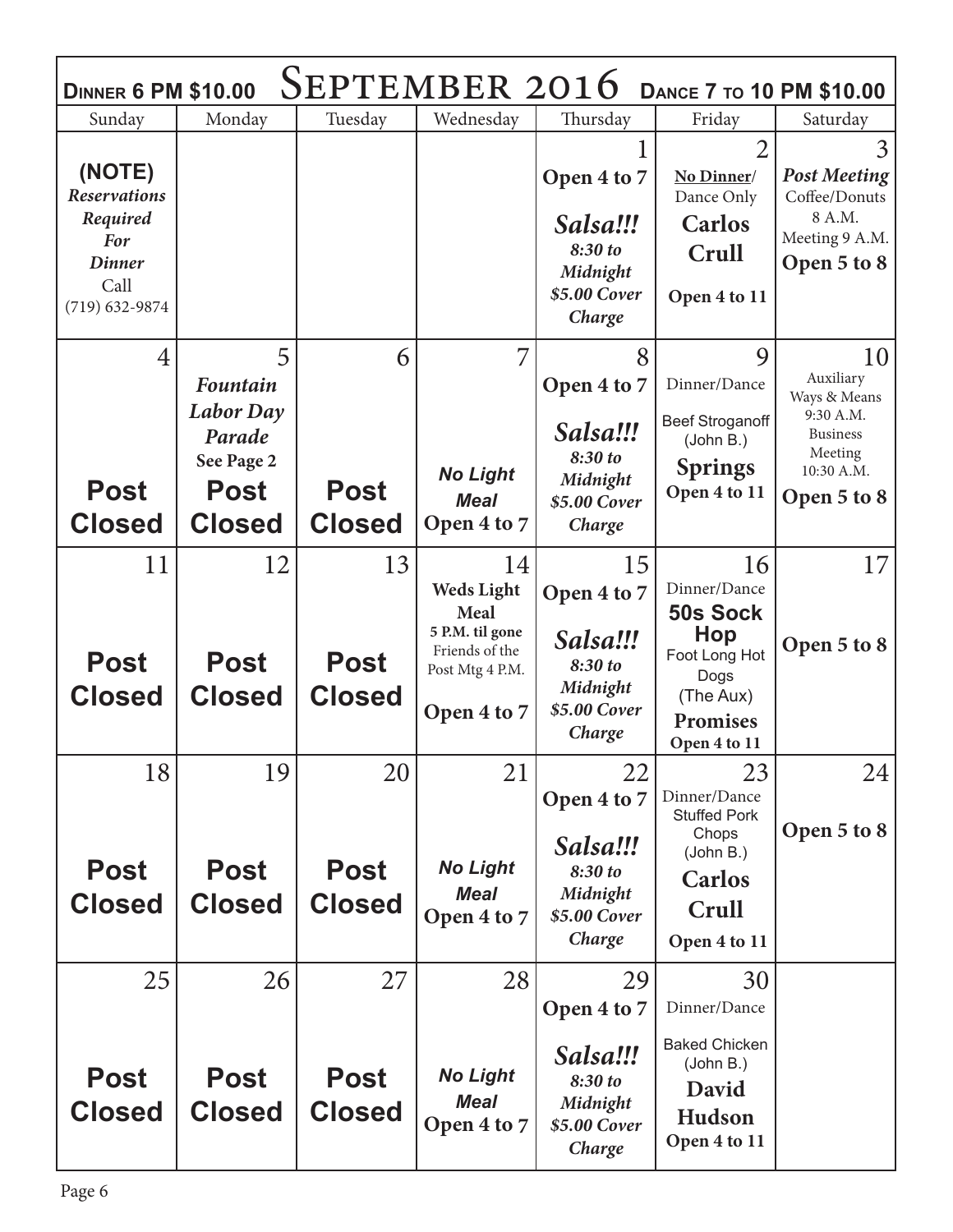| CTOBER 2016<br><b>DINNER 6 PM \$10.00</b><br><b>DANCE 7 TO 10 PM \$10.00</b>                    |                              |                              |                                                                     |                                                                          |                                                                                                         |                                                                                 |  |  |  |  |
|-------------------------------------------------------------------------------------------------|------------------------------|------------------------------|---------------------------------------------------------------------|--------------------------------------------------------------------------|---------------------------------------------------------------------------------------------------------|---------------------------------------------------------------------------------|--|--|--|--|
| Sunday                                                                                          | Monday                       | Tuesday                      | Wednesday                                                           | Thursday                                                                 | Friday                                                                                                  | Saturday                                                                        |  |  |  |  |
| (NOTE)<br><b>Reservations</b><br>Required<br>For<br><b>Dinner</b><br>Call<br>$(719) 632 - 9874$ |                              |                              |                                                                     |                                                                          |                                                                                                         | <b>Post Meeting</b><br>Coffee/Donuts<br>8 A.M.<br>Meeting 9 A.M.<br>Open 5 to 8 |  |  |  |  |
| $\overline{2}$                                                                                  | 3                            | 4                            | 5                                                                   | 6                                                                        | 7                                                                                                       | 8                                                                               |  |  |  |  |
|                                                                                                 |                              |                              |                                                                     | Open 4 to 7                                                              | No Dinner/<br>Dance Only                                                                                | Auxiliary<br>Ways & Means                                                       |  |  |  |  |
|                                                                                                 |                              |                              |                                                                     | Salsa!!!                                                                 | <b>Springs</b>                                                                                          | 9:30 A.M.<br><b>Business</b>                                                    |  |  |  |  |
| <b>Post</b>                                                                                     | <b>Post</b>                  | <b>Post</b>                  | <b>No Light</b>                                                     | 8:30 to                                                                  |                                                                                                         | Meeting<br>10:30 A.M.                                                           |  |  |  |  |
| <b>Closed</b>                                                                                   | <b>Closed</b>                | <b>Closed</b>                | <b>Meal</b><br>Open 4 to 7                                          | Midnight<br>\$5.00 Cover                                                 | Open 4 to 11                                                                                            | Open 5 to 8                                                                     |  |  |  |  |
|                                                                                                 |                              |                              |                                                                     | Charge                                                                   |                                                                                                         |                                                                                 |  |  |  |  |
| 9                                                                                               | 10                           | 11                           | 12                                                                  | 13                                                                       | 14                                                                                                      | 15                                                                              |  |  |  |  |
|                                                                                                 |                              |                              | <b>Weds Light</b><br>Meal                                           | Open 4 to 7                                                              | Dinner/Dance                                                                                            |                                                                                 |  |  |  |  |
| <b>Post</b><br><b>Closed</b>                                                                    | <b>Post</b><br><b>Closed</b> | <b>Post</b><br><b>Closed</b> | 5 P.M. til gone<br>Friends of the<br>Post Mtg 4 P.M.<br>Open 4 to 7 | Salsa!!!<br>8:30 to<br>Midnight<br>\$5.00 Cover<br>Charge                | <b>Country Pork</b><br><b>Ribs</b><br>(D.J.)<br><b>Promises</b>                                         | Open 5 to 8                                                                     |  |  |  |  |
|                                                                                                 |                              |                              |                                                                     |                                                                          | Open 4 to 11                                                                                            |                                                                                 |  |  |  |  |
| 16                                                                                              | 17                           | 18                           | 19                                                                  | 20<br>Open 4 to 7                                                        | 21<br>Dinner/Dance                                                                                      | 22                                                                              |  |  |  |  |
| <b>Post</b><br><b>Closed</b>                                                                    | <b>Post</b><br><b>Closed</b> | <b>Post</b><br><b>Closed</b> | <b>No Light</b><br><b>Meal</b><br>Open 4 to 7                       | Salsa!!!<br>8:30 to<br>Midnight<br>\$5.00 Cover<br>Charge                | Beef Stir Fry/<br>Egg Rolls<br>(John B.)<br><b>Springs</b><br>Open 4 to 11                              | Open 5 to 8                                                                     |  |  |  |  |
| 23/30                                                                                           | 24/31                        | 25                           | 26                                                                  | 27                                                                       | 28                                                                                                      | 29                                                                              |  |  |  |  |
| <b>Post</b><br><b>Closed</b>                                                                    | Post<br><b>Closed</b>        | <b>Post</b><br><b>Closed</b> | <b>No Light</b><br><b>Meal</b><br>Open 4 to 7                       | Open 4 to 7<br>Salsa!!!<br>8:30 to<br>Midnight<br>\$5.00 Cover<br>Charge | Dinner/Dance<br><b>HALLOWEEN</b><br><b>Witches Loaf</b><br>(The Aux)<br>Carlos<br>Crull<br>Open 4 to 11 | Open 5 to 8                                                                     |  |  |  |  |